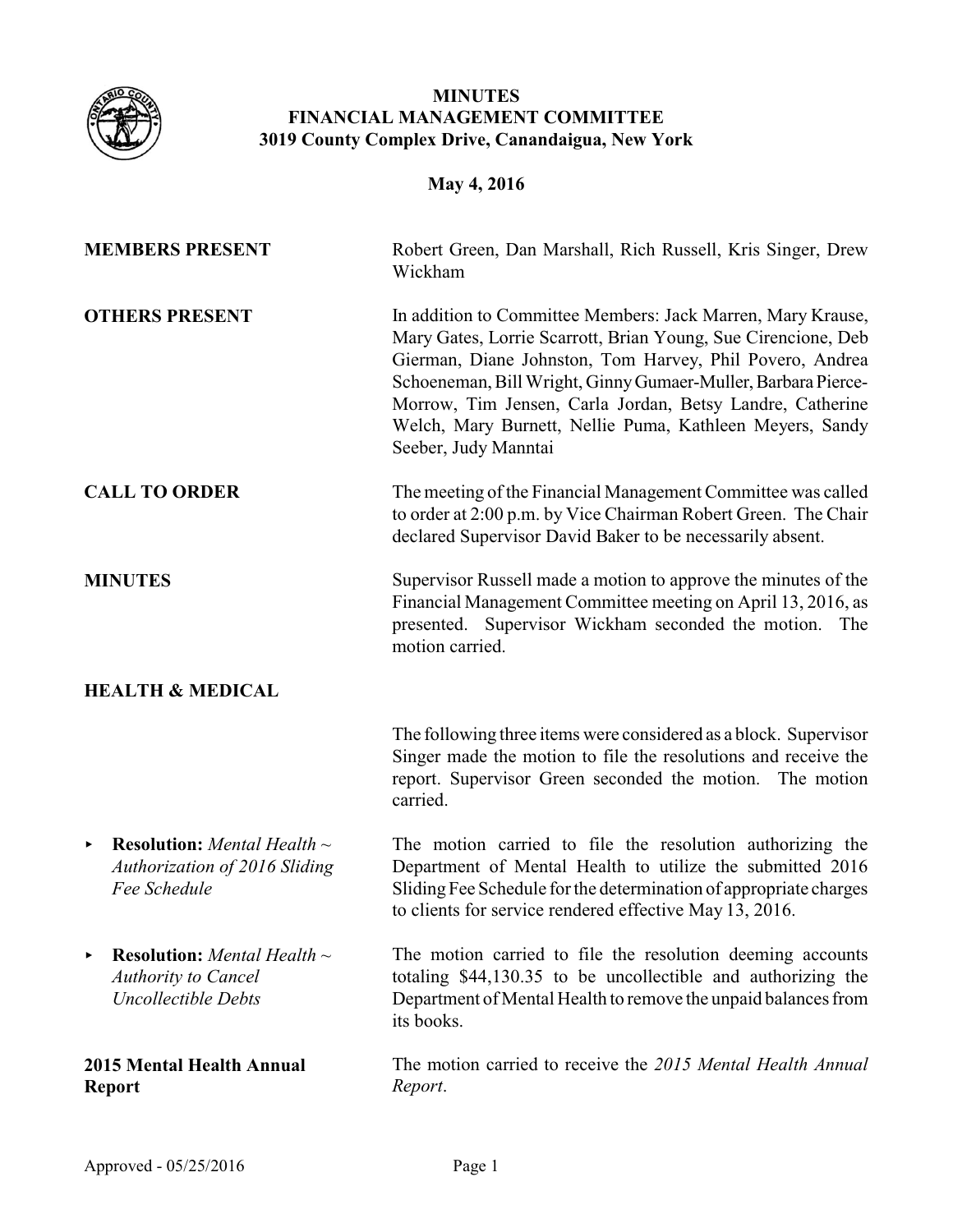< **Resolution:** *Public Health ~ Authorization of 2016 Sliding Fee Schedules*

Supervisor Wickham made a motion to file the resolution authorizing the Department of Public Health to utilize the submitted 2016 Sliding Fee Schedules for the determination of appropriate charges to clients for services rendered effective May 13, 2016.

## **PUBLIC SAFETY**

- < **Resolution:** *Sheriff / Mental Health ~ Authorization to Apply for Grant from United States Department of Justice, Office of Justice Programs*
- ▶ **Resolution:** *Sheriff* ~ *Authorization to Accept Donation for Safe Child ID Program*
- < **Resolution:** *Public Defender ~ Authorization to Accept Hurrell-Harring Counsel at Arraignment Grant from Office of Indigent Legal Services*
- < **Resolution:** *Public Defender ~ Authorization to Accept Hurrell-Harring Quality Improvement Grant from Office of Indigent Legal Services*
- < **Resolution:** *Probation ~ Alternatives to Incarceration Program - Transfer of ATI Bail Reserve Monies to Pilot Trauma Therapy Services to Probation and Treatment Court Programs 2016-2018*

Supervisor Wickham made a motion to file the resolution authorizing submission of the application for funding (up to \$250,000) from the United States Department of Justice, Office of Justice Programs, Bureau of Justice Assistance, Justice and Mental Health Collaboration Program. Supervisor Russell seconded the motion. The motion carried. (This will be a joint application for the Ontario County Office of Sheriff and the Department of Mental Health.)

Supervisor Green made a motion to file the resolution to authorize the Sheriff's Office to accept contributions from Eagle Lodge F & AM #619 in the amount of \$129 for the Safe Child ID Program.

The following two resolutions were considered as a block. Supervisor Marshall made the motion to file the resolutions. Supervisor Wickham seconded the motion. The motion carried.

The motion carried to file the resolution authorizing acceptance of the Hurrell-HarringCounsel at Arraignment Grant award in the amount of \$278,940 for 2016. The grant period is from January 1, 2016, through December 31, 2020, and there is no county match requirement.

The motion carried to file the resolution authorizing acceptance of the Hurrell-Harring Quality Improvement Grant award in the amount of \$292,244. The grant period is from January 1, 2016, through December 31, 2017, and there is no county match requirement.

Supervisor Wickham made a motion to file the resolution authorizing transfer of \$64,300 from the appropriated ATI Bail Reserve to the Probation budget for the purpose of providing services as outlined; and further, to approve a contract with Family Counseling of the Finger Lakes beginning June 1, 2016, and expiring May 31, 2018. Supervisor Russell seconded the motion. The motion carried.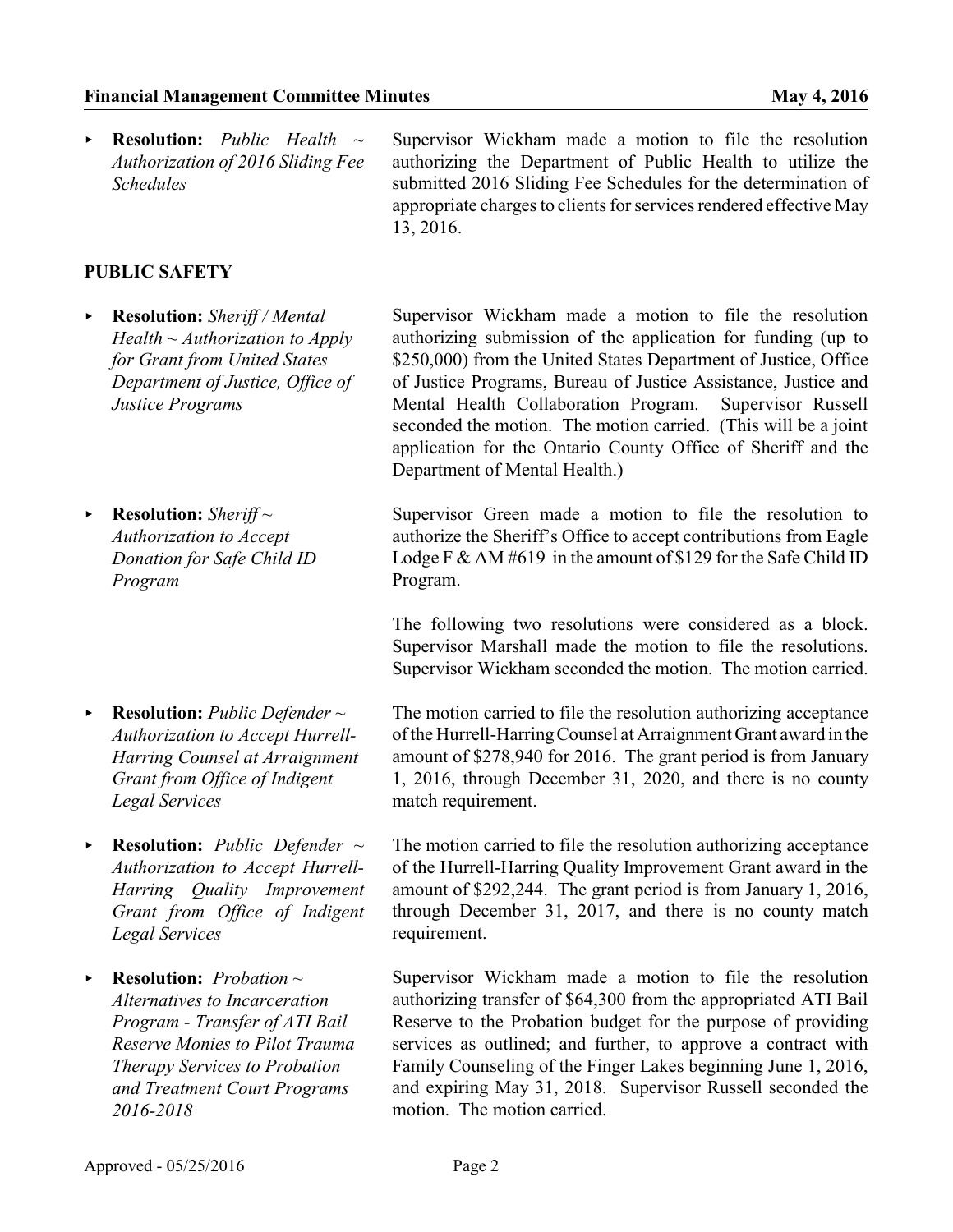The following nine resolutions were preceded by a memo of explanation from Stop-DWI and were considered as a block. Supervisor Wickham made the motion to file the resolutions. Supervisor Russell seconded the motion. The motion carried.

- < **Resolution:** *Stop-DWI ~ Authorization to Accept Additional Grant Funds from NYS Stop-DWI Foundation to Supplement Existing Funding for DWI Crackdown Special Patrols and Drug Recognition Expert Overtime Callouts*
- < **Resolution:** *Stop-DWI ~ Transfer from Reserve for Overtime*
- < **Resolution:** *Stop-DWI ~ Purchase of Radio for Nightwatch Program*
- < **Resolution:** *Stop-DWI ~ Boys & Girls Club Keystone Program Contract*
- < **Resolution:** *Stop-DWI ~ Never Alone Club Program Contract*
- < **Resolution:** *Stop-DWI ~ Purchase of License Plate Reader - Canandaigua Police Department*
- < **Resolution:** *Stop-DWI ~ Purchase of License Plate Reader Ontario County Sheriff's Department*
- < **Resolution:** *Stop-DWI ~ Purchase of Radar Guns Geneva Police Department*
- < **Resolution:** *Stop-DWI ~ Purchase of Radar Guns Phelps Police Department*

#### **CAPITAL PROJECTS**

< **Resolution:** *Space Utilization and Reallocation Project Phase III - Ontario County Courthouse - CP 05-2012: Contract Amendment & Budget Allowance*

< **Resolution:** *Space Utilization and Reallocation Project Phase III - Ontario County Courthouse - CP 05-2012: Budget Transfer for Furniture Purchase*

The following two resolutions were considered as a block. Supervisor Russell made the motion to file the resolutions. Supervisor Wickham seconded the motion. The motion carried.

The motion carried to file the resolution approving the budget transfer as detailed in the resolution and the contract amendment for additional design services as described in TY Lin's proposal dated 4/26/16 for an amount not to exceed \$19,488.

The motion carried to file the resolution approving the purchase of furniture for the fourth floor District Attorney's Office at a cost of \$26,152.34, and approving the budget transfer as detailed in the resolution.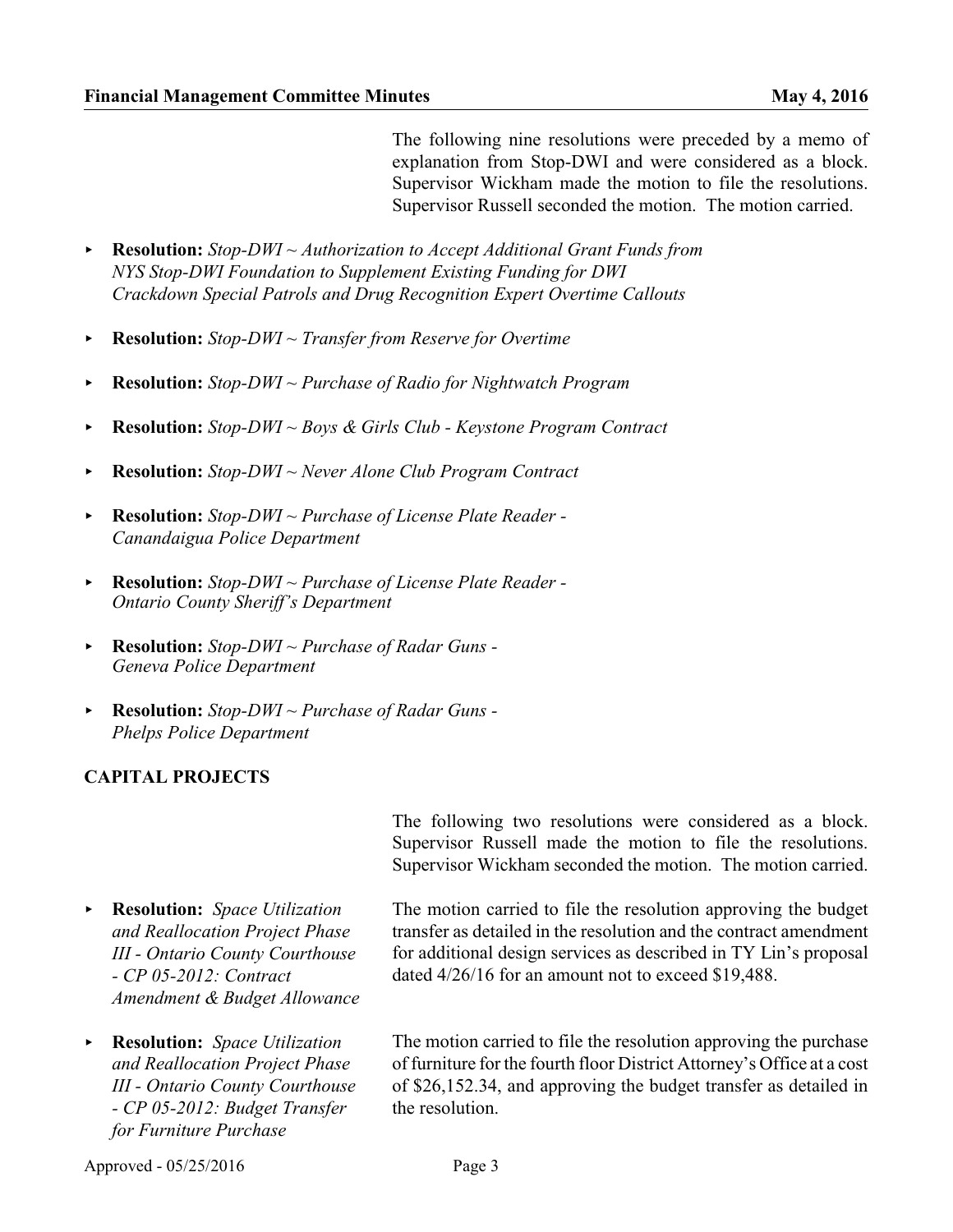#### **Financial Management Committee Minutes May 4, 2016** May 4, 2016

- < **Resolution:** *Highways ~ County Road 33 Reconstruction , Part 2 Sta.91+50 to Sta. 164+00 - CP02-2014: Budget Amendment and Acceptance of Bid*
- < **Resolution:** *Public Works ~ Multiple Culvert Replacements - CP 13-2015: Award Bid for Culvert Repair and Replacement*
- < **Resolution:** *Establish Capital Project 02-2016: Space Reorganization and Security Enhancement of Ontario County Human Services Building Project - Contract Award to SWBR Architecture, Engineering, and Landscape Architecture, PC for Concept Planning and Appropriate Fund Balance*
- < **Resolution:** *700 MHz Interop CP 05-2013 & UHF Simulcast Network Project CP 06-2012: Transfer of Grant Funding and Appropriate Reserve Funding*
- < **Resolution:** *700 MHZ Interop CP 05-2013: Amendment of Contract with Harris for Purchase and Installation of 700 MHZ Interoperable Communications Equipment*

Supervisor Marshall made a motion to file the resolution accepting the bid from Sealand Contractors, Corp., for a cost not to exceed \$4,058,000.29, and approving the budget transfer as detailed in the resolution. Supervisor Russell seconded the motion. The motion carried.

Supervisor Marshall made amotion to file the resolution to award the contract for the repair and replacement of multiple culverts and to approve the budget transfer. Supervisor Wickham seconded the motion. The motion carried. It was noted that the details of this resolution will be finalized prior to the Board of Supervisor's meeting.

Supervisor Russell made a motion to file the resolution to establish Capital Project 02-2016 entitled *Space Reorganization and Security Enhancement of Ontario County Human Services Building Project*, to establish the budget of \$42,740, and to accept the proposal from SWBR Architecture, Engineering & Landscape in the amount of \$35,240 for professional consultant services related to the project. Supervisor Wickham seconded the motion. The motion carried.

The following two resolutions were considered as a block. Supervisor Marshall made the motion to file the resolutions. Supervisor Wickham seconded the motion. The motion carried.

The motion carried to file the resolution to reallocate grant funding to the purchase of interoperable communications equipment and appropriating reserve to provide the funding necessary for the purchase and installation of the generator and UPS equipment, and to approve the necessary budget transfers as stipulated in the resolution.

The motion carried to file the resolution to approve the purchase and installation of 700 MHZ interoperable communications equipment required to make the site fully functional, to approve the contract amendment with Harris Corporation, and to approve the necessary budget transfers as stipulated in the resolution.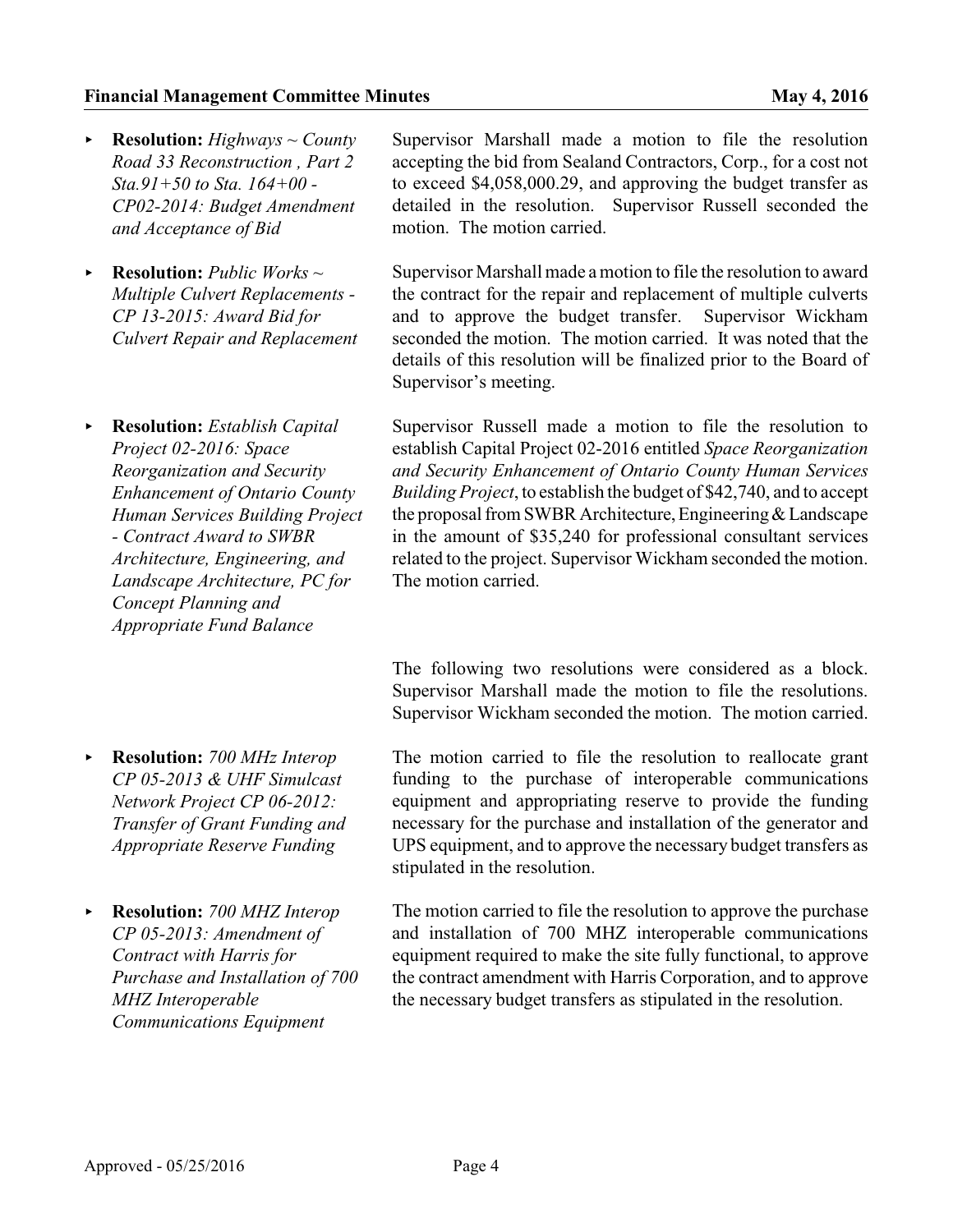< **Resolution:** *Closing of Geneva PSAP Project ~ CP 06-2015: Award of Bid B16052 And Authorization to Contract*

### **FMC STANDING COMMITTEE ITEMS**

- < **Resolution:** *Purchasing ~ Authorization to Increase the Inventory Control Asset Limit and Set the Limit for Capitalized Assets*
- < **Resolution:** *Purchasing ~ Revision of the Ontario County Purchasing Procedures*

### **1 st Quarter 2016 Sales Tax Distribution**

< **Resolution:** *2017-2018 Proposed County Budget Guidelines*

### **OTHER BUSINESS**

**Executive Session** At 2:48 p.m., Supervisor Russell made a motion to enter into Executive Session to discuss the employment of a particular individual. Supervisor Singer seconded the motion. The motion carried. At 3:10 p.m., Supervisor Marshall made a motion to adjourn the Executive Session and reconvene the regular meeting. Supervisor Singer seconded the motion. The motion carried.

< **Resolution:** *Transfer of Position - Professional Engineer - Solid Waste Management to Public Works* Supervisor Russell made a motion to file the resolution to transfer the position of Professional Engineer from Solid Waste Management to the Public Works Department, effective upon adoption. Supervisor Marshall seconded the motion. The motion carried.

Supervisor Russell made a motion to file the resolution to accept the proposal from Concord Electric Corp., in the amount of \$68,700 for the development of the 529 Exchange Street site including electrical and HVAC modifications Supervisor Marshall seconded the motion. The motion carried.

Supervisor Wickham made a motion to file the resolution increasing the Ontario County inventory control asset limit to \$2,500. Supervisor Marshall seconded the motion. The motion carried.

Supervisor Russell made a motion to file the resolution to approve and incorporate the necessary changes to the Ontario County Purchasing Procedures. Supervisor Singer seconded the motion. The motion carried.

The *1 st Quarter 2016 Sales Tax Report* was briefly reviewed. The County had an increase of approximately 3.68% as compared to the prior year  $1<sup>st</sup>$  quarter collections.

A draft of the *2017-2018 Proposed County Budget Guidelines* was presented for consideration. Supervisor Marshall made a motion to approve and file the resolution for the *2017-2018 Proposed County Budget Guidelines*. Supervisor Singer seconded the motion. The motion carried.